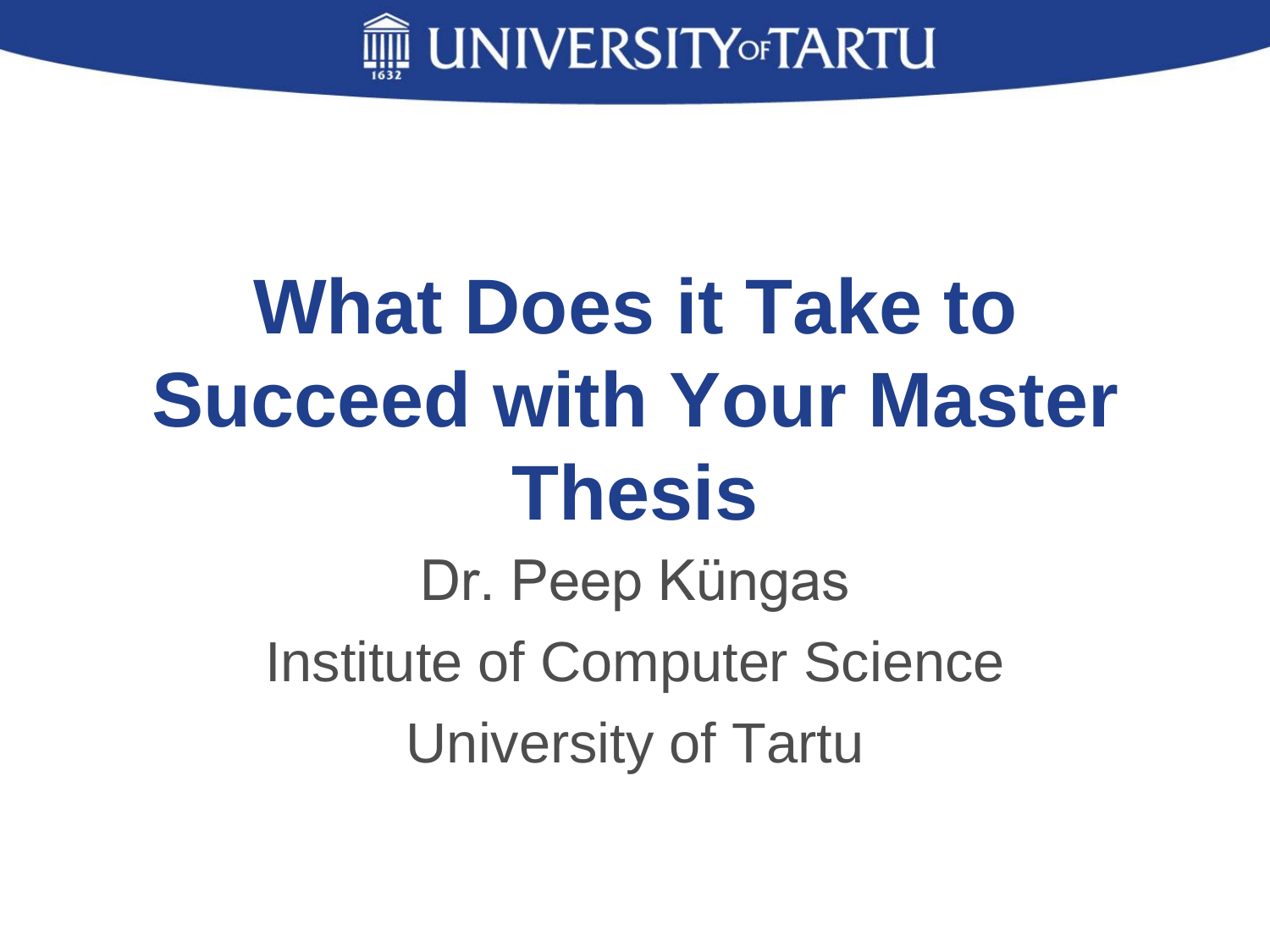

## **Aim of the Seminar**

• Help students to deliver a *high-quality* Masters thesis *on time*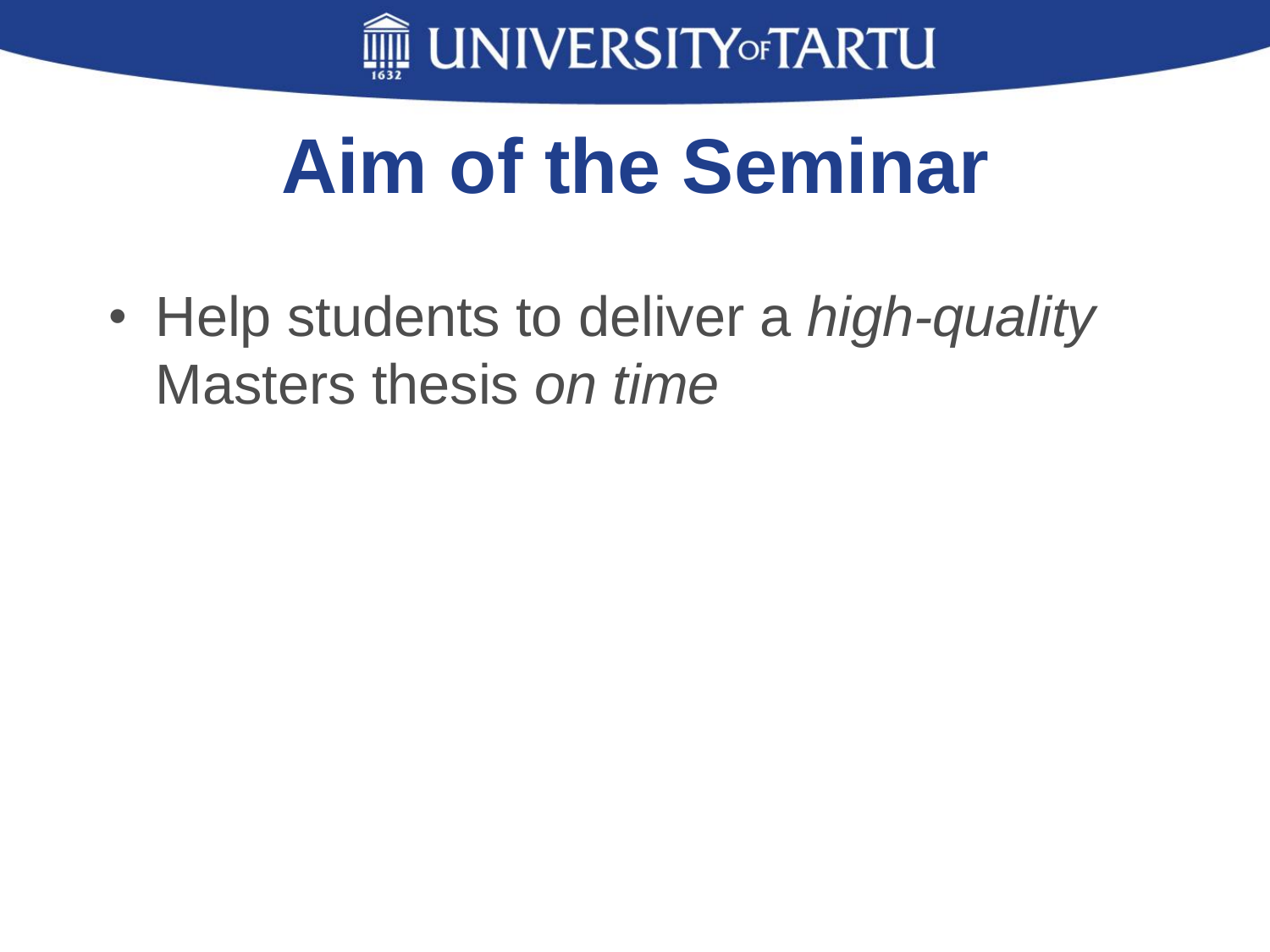

## **Topic Selection**

- The thesis must entail either
	- a solution either to an advanced engineering problem at the time of writing a thesis
	- or an answer to a novel research question
- Should demonstrate your professional qualities and mastery in the field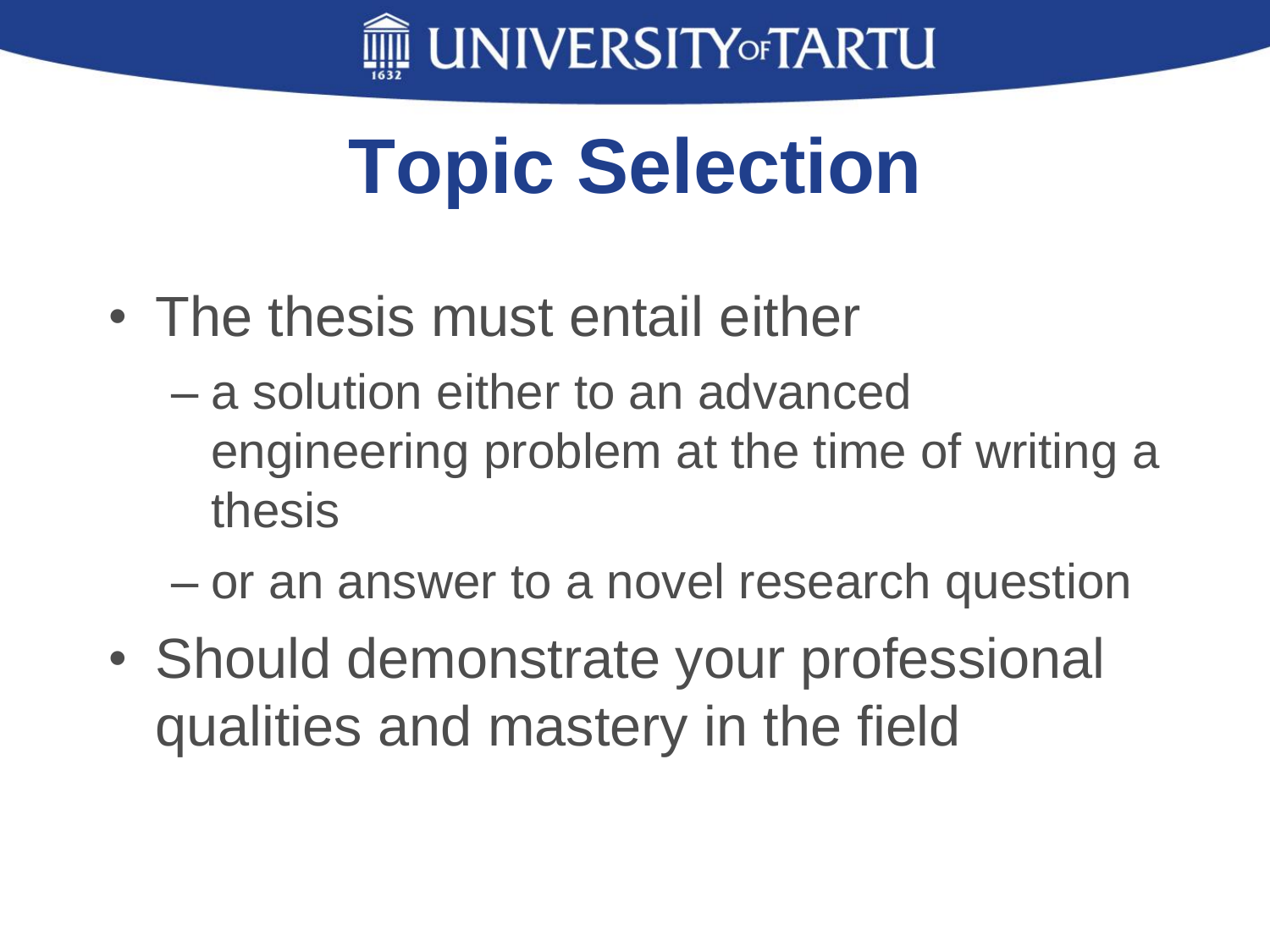

# **Difficulty of Topics**

- Weak topics
	- Sharepoint: An Overview
	- Using Drupal for a Web Site of Online Chess **Competitions**
	- Introduction to Android Operating System
- What about these instead?
	- Comparative study of Open Source Content Management Systems with Respect to Compliance to Best Practices of W3C Linked Data Platform 1.0
	- Performance Optimization and Memory Footprint Reduction of Android Rich Inter-Application Message Passing System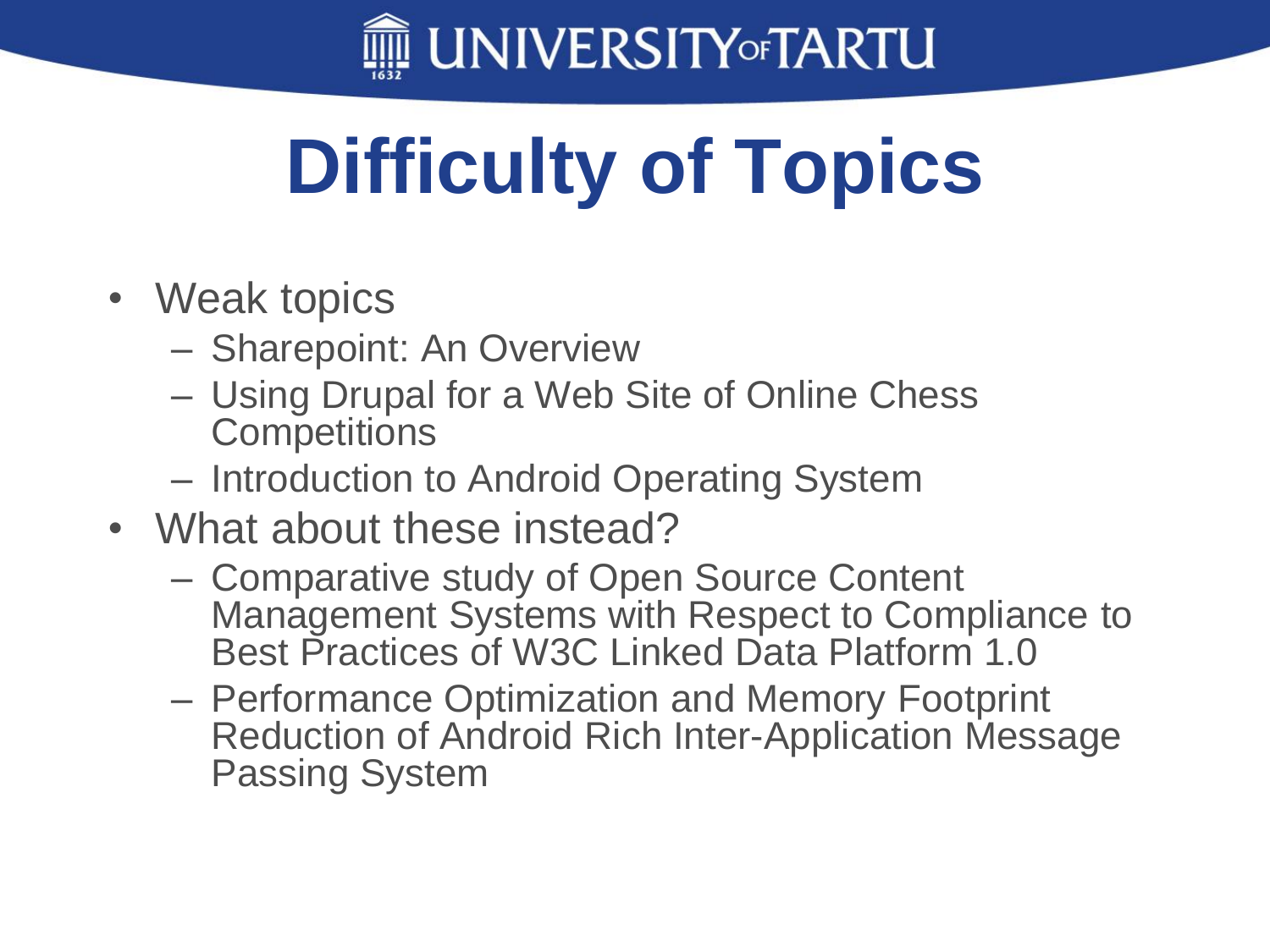

**Deliverables** 

### **EXPECTATIONS**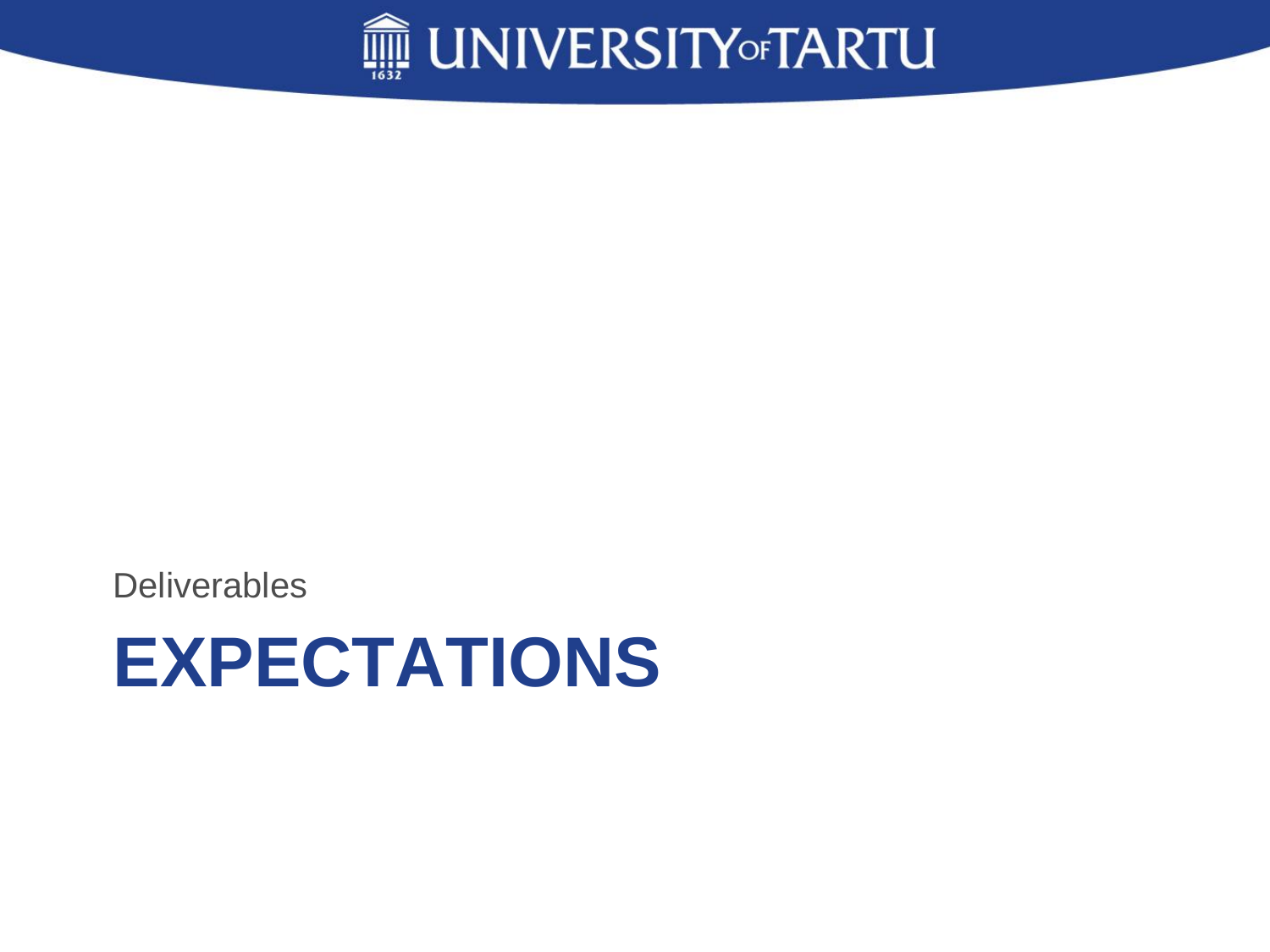

## **Deadlines**

- **30 September**  deadline for identifying title, supervisor and presentation time slot
- **14 October** deadline for a 2-page problem statement
- **31 October**  deadline for a draft thesis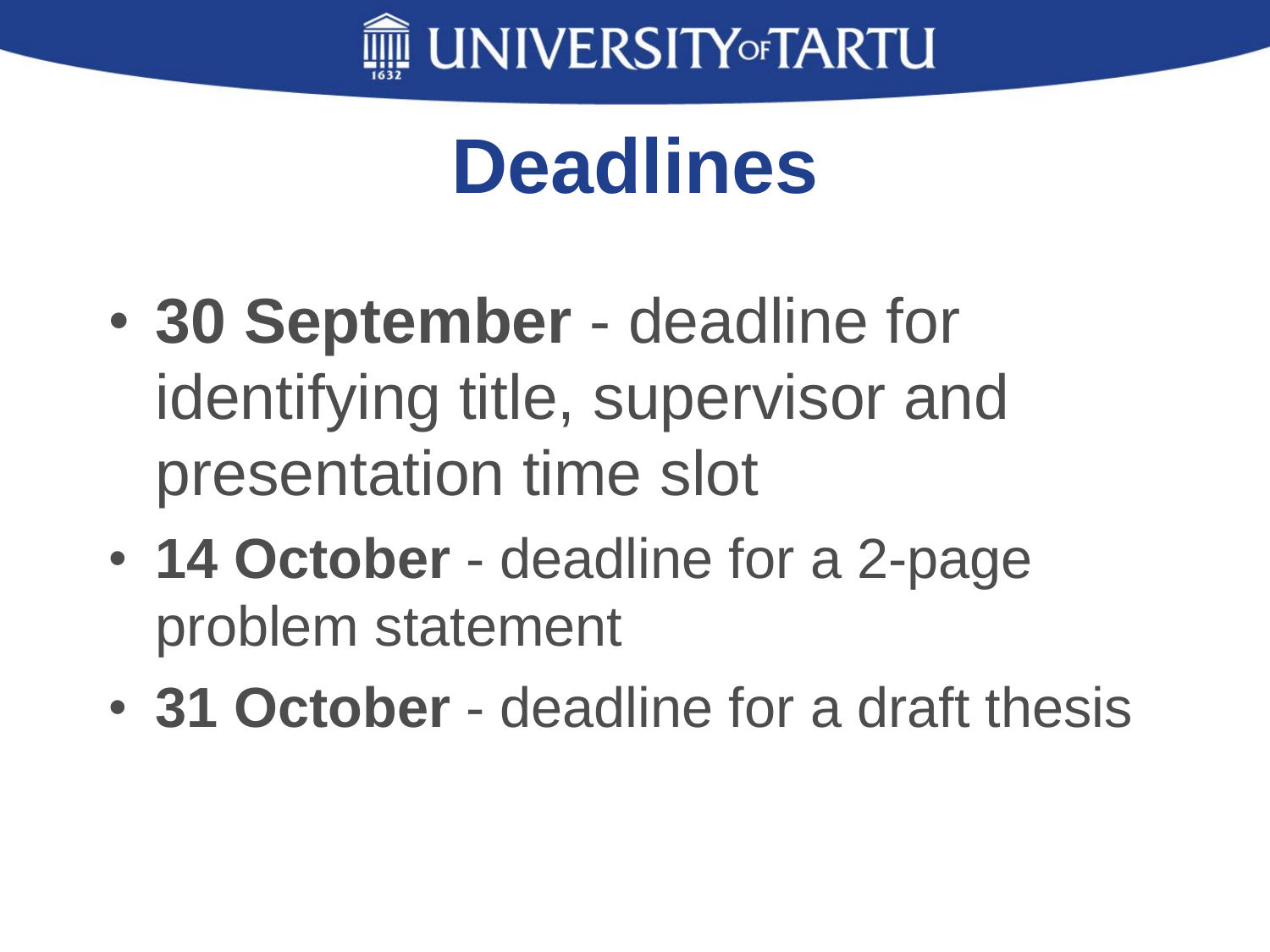

## **Deliverable 1**

- 2-page problem statement containing the following:
	- Short overview
	- Main research question
	- More specific research questions
	- Objectives
	- The initial plan for the Masters project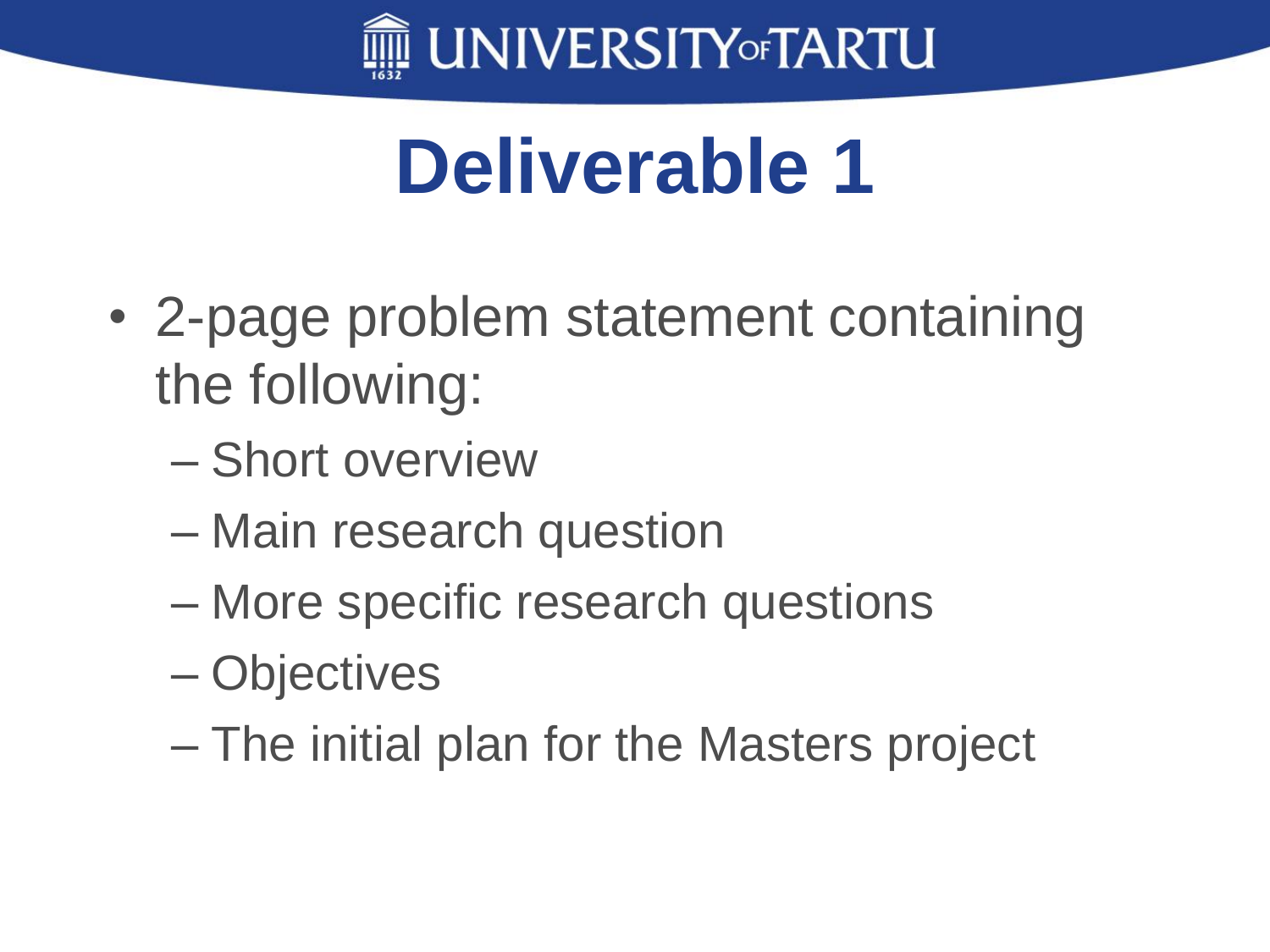

## **Deliverable 2**

- A thesis draft containing
	- Structure (placeholders for relevant sections/chapters)
	- Title page
	- Table of contents
	- Abstract
	- Introduction
	- Literature study on state of the art
- The deliverable should reflect that about 80 hours have been spent in its preparation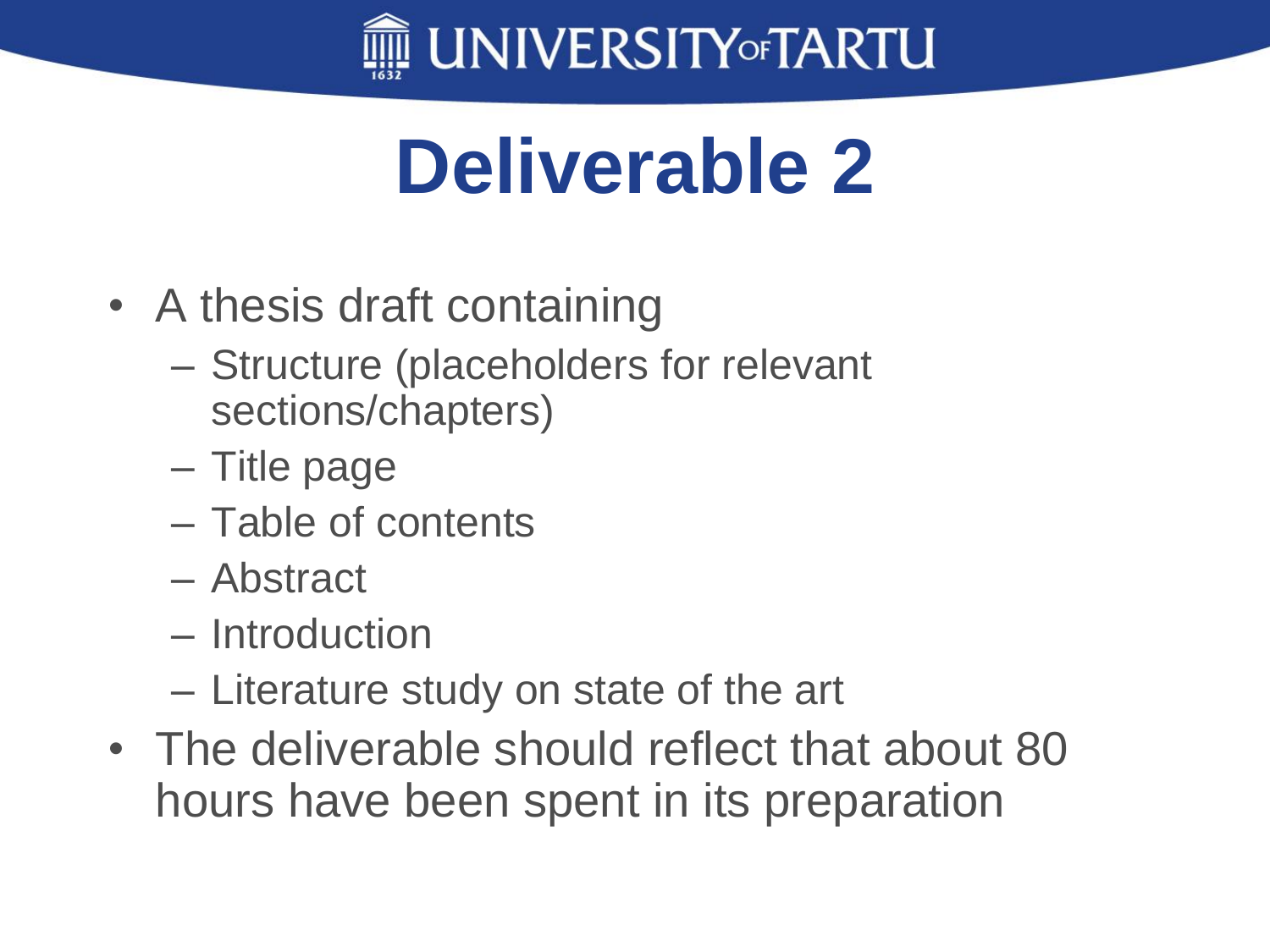

Getting started

### **PRACTICAL HINTS**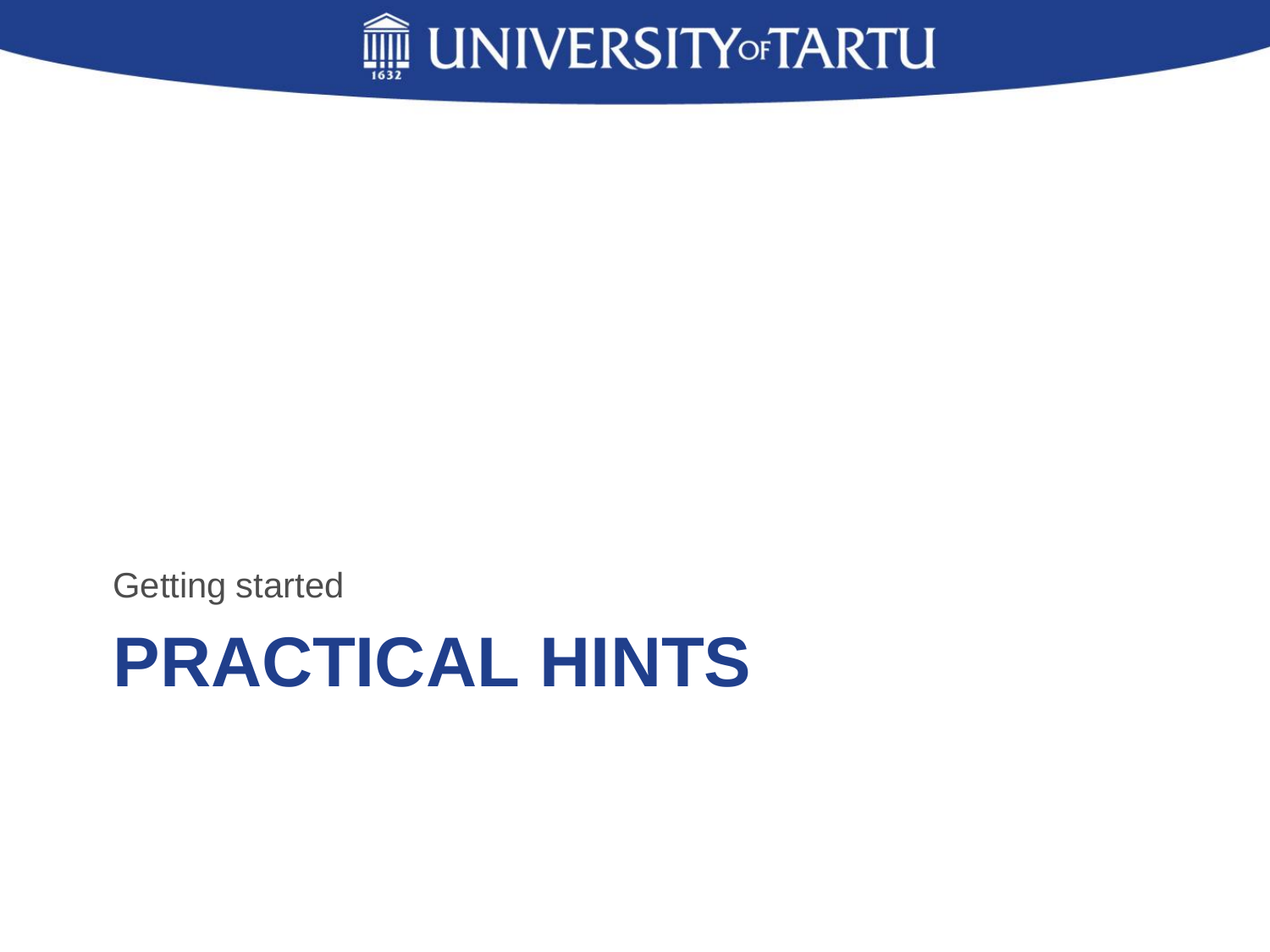### **ME UNIVERSITYOFTARTU Objectives vs Research Questions**

- *Main Research Question*
	- *How is and should enterprise modeling be performed when the main purpose of modeling is to support human sense-making and communication?*

#### • *Partial Research Questions*

- *RQ1: What are the purposes of developing and using enterprise models, and how are enterprise models actually used?*
- *RQ2: What activities are most important in an enterprise modeling process?*
- *RQ3: What are the most important properties of enterprise models, i.e., the artifacts or manifestations of the modeling process?*

#### • *Research Objectives*

- *RO1: Based on empirical studies of real enterprise modeling projects, formulate a set of assertions concerning enterprise modeling practice when the purpose of modeling is human sense-making and communication.*
- *RO2: Develop a methodological framework based on the above-mentioned assertions to guide practitioners in their enterprise modeling efforts.*

#### From<http://www.idi.ntnu.no/grupper/su/publ/html/totland/ch012.htm>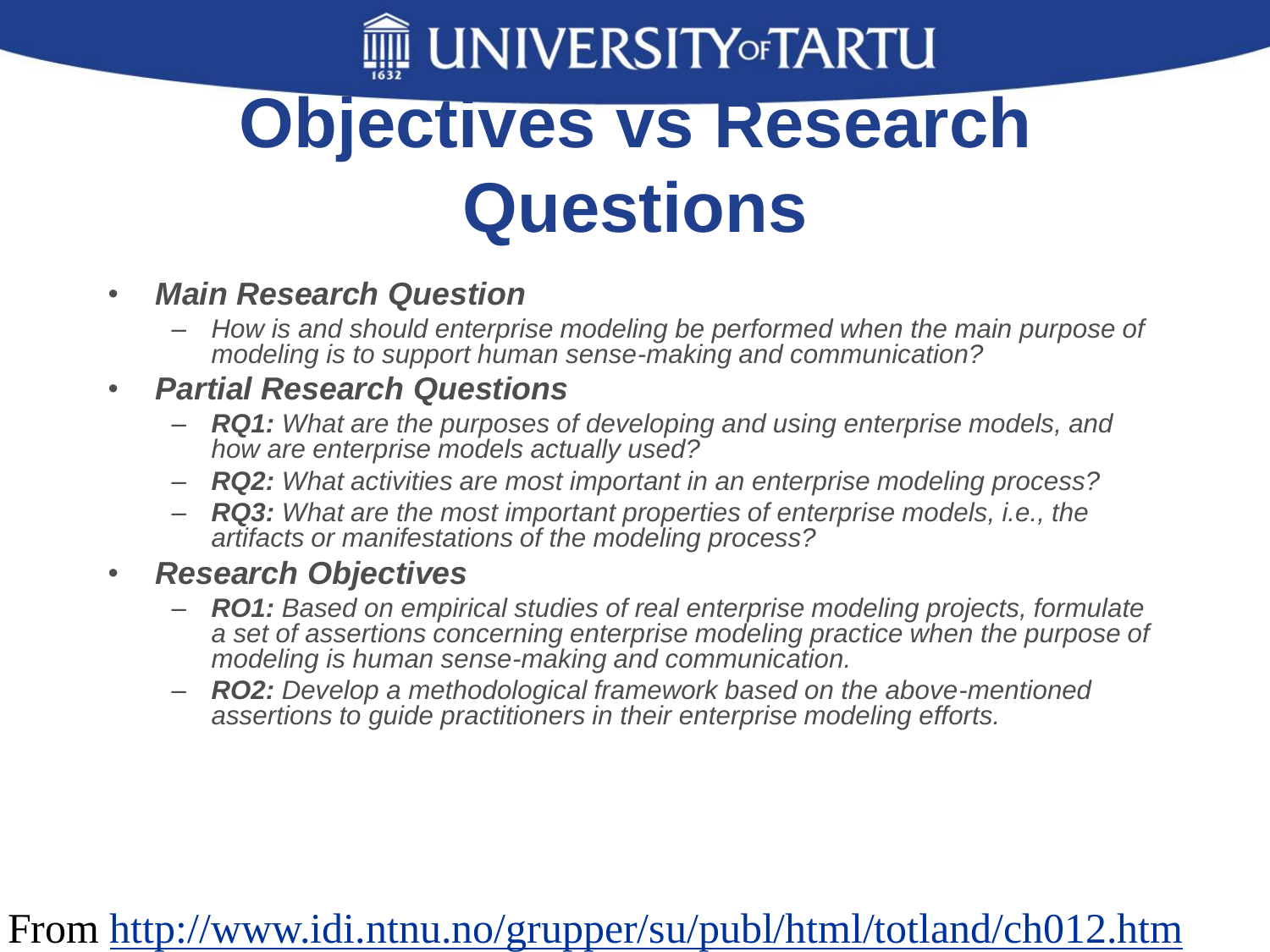

# **Introduction (Layout)**

- Current trends/technology landscape / terminology
- General problems and solutions
- Specific problems and solutions
- Niche problem (unsolved)
- Solution approach
- Results (including validation results)
- Thesis structure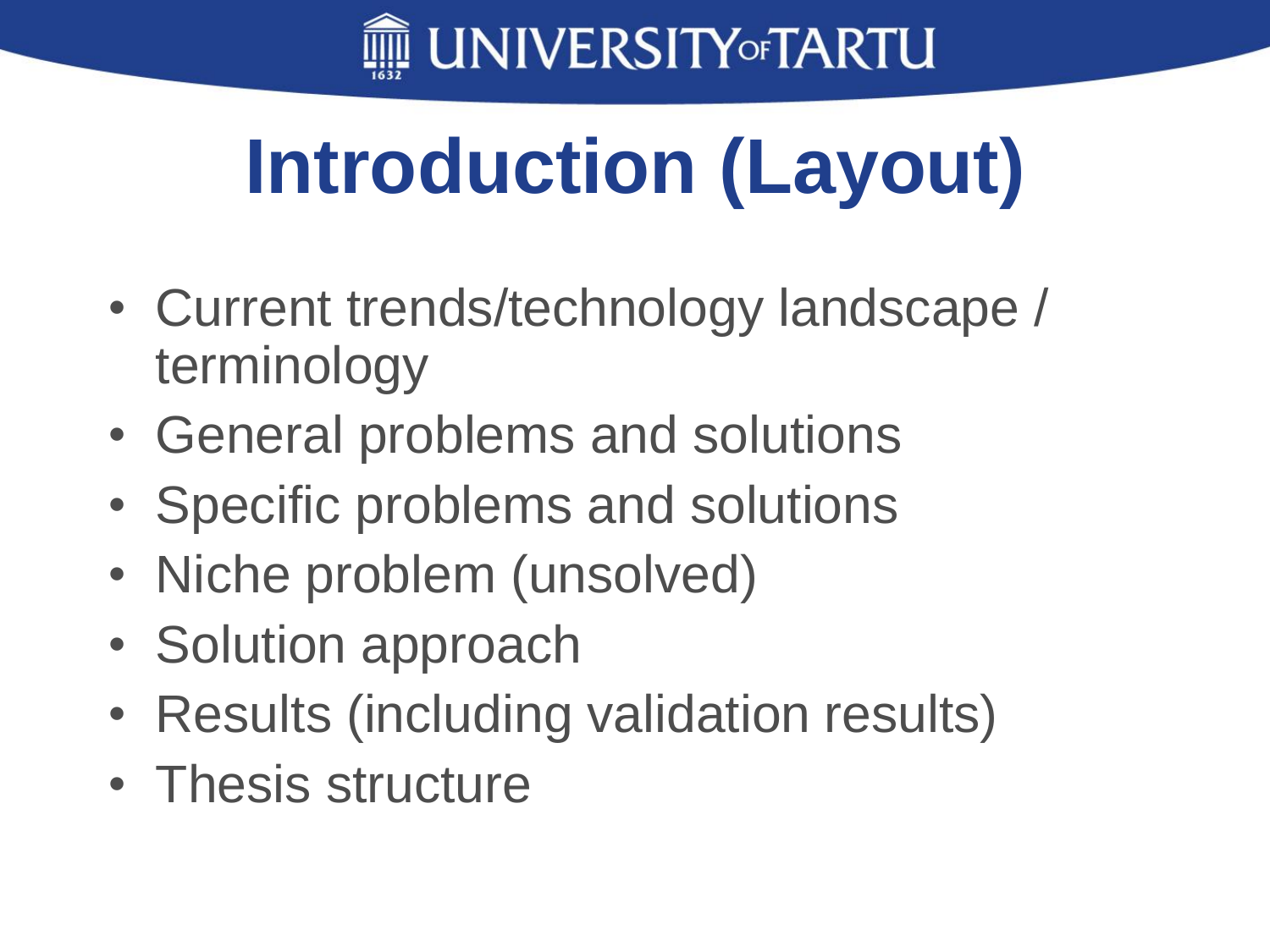

# **Introduction (Content)**

- Typically 4-7 pages
- The introduction should define the problem clearly and give sufficient background for the following chapters
	- What is the purpose of the research? Main research questions?
	- What is the scope? Indicate explicitely all limitations and restricting assumptions!
	- Why the topic is important or interesting?
	- What methods are used?
	- Briefly references to related research (just the main references – more references in chapter "Related research" or throughout the thesis)
	- Emphasize your own contribution: what is original or new?

#### From<http://www.cs.joensuu.fi/pages/whamalai/sciwri/sciwri.pdf>, lk 85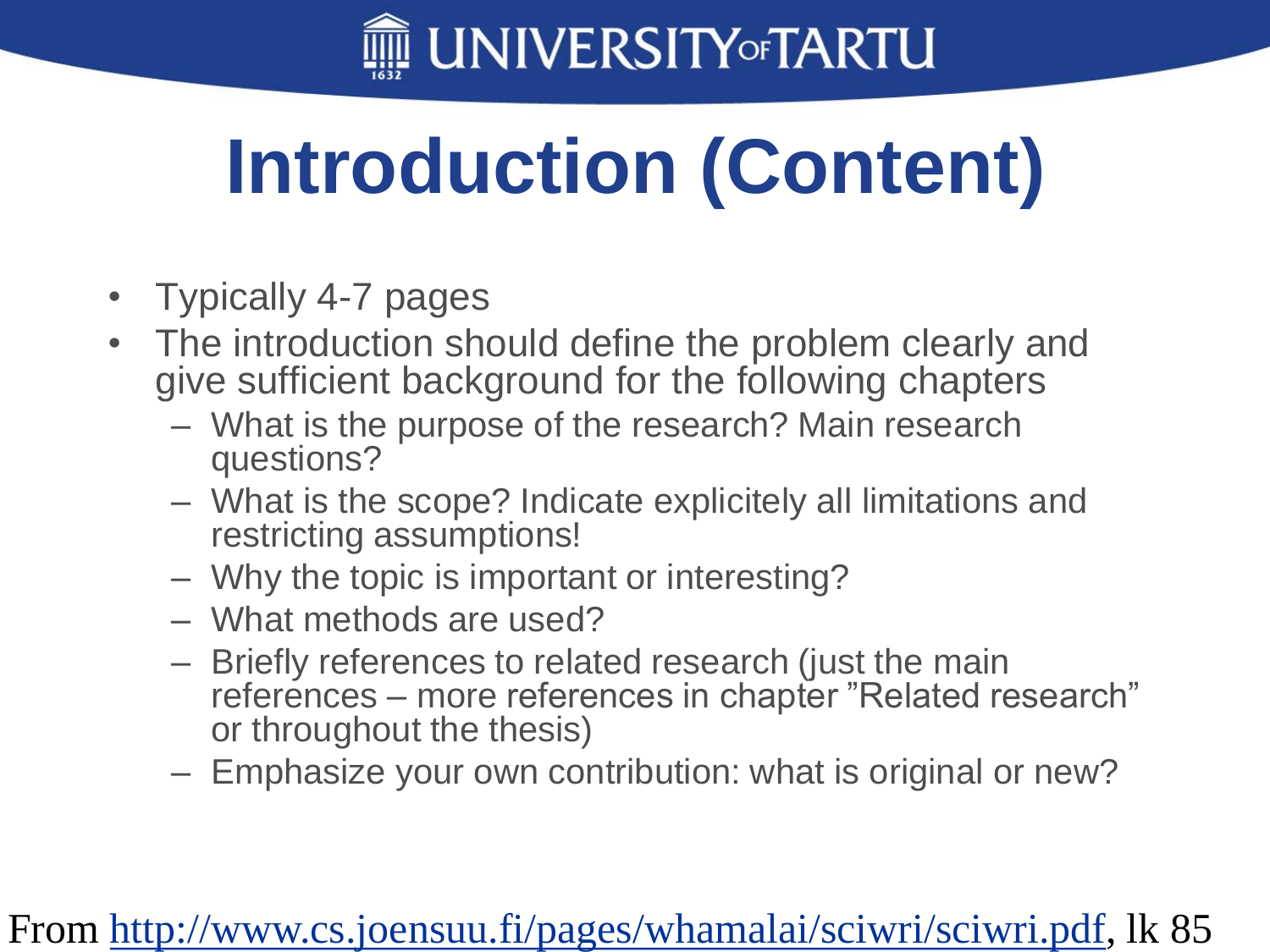

## **A Bit Fun**

- [http://www.cs.joensuu.fi/pages/whamala](http://www.cs.joensuu.fi/pages/whamalai/sciwri/sciwri.pdf) [i/sciwri/sciwri.pdf](http://www.cs.joensuu.fi/pages/whamalai/sciwri/sciwri.pdf) - algorithmic approach to writing – could be fun
- <http://pdos.csail.mit.edu/scigen/> to generate examples of a well-and-notso-well-structured papers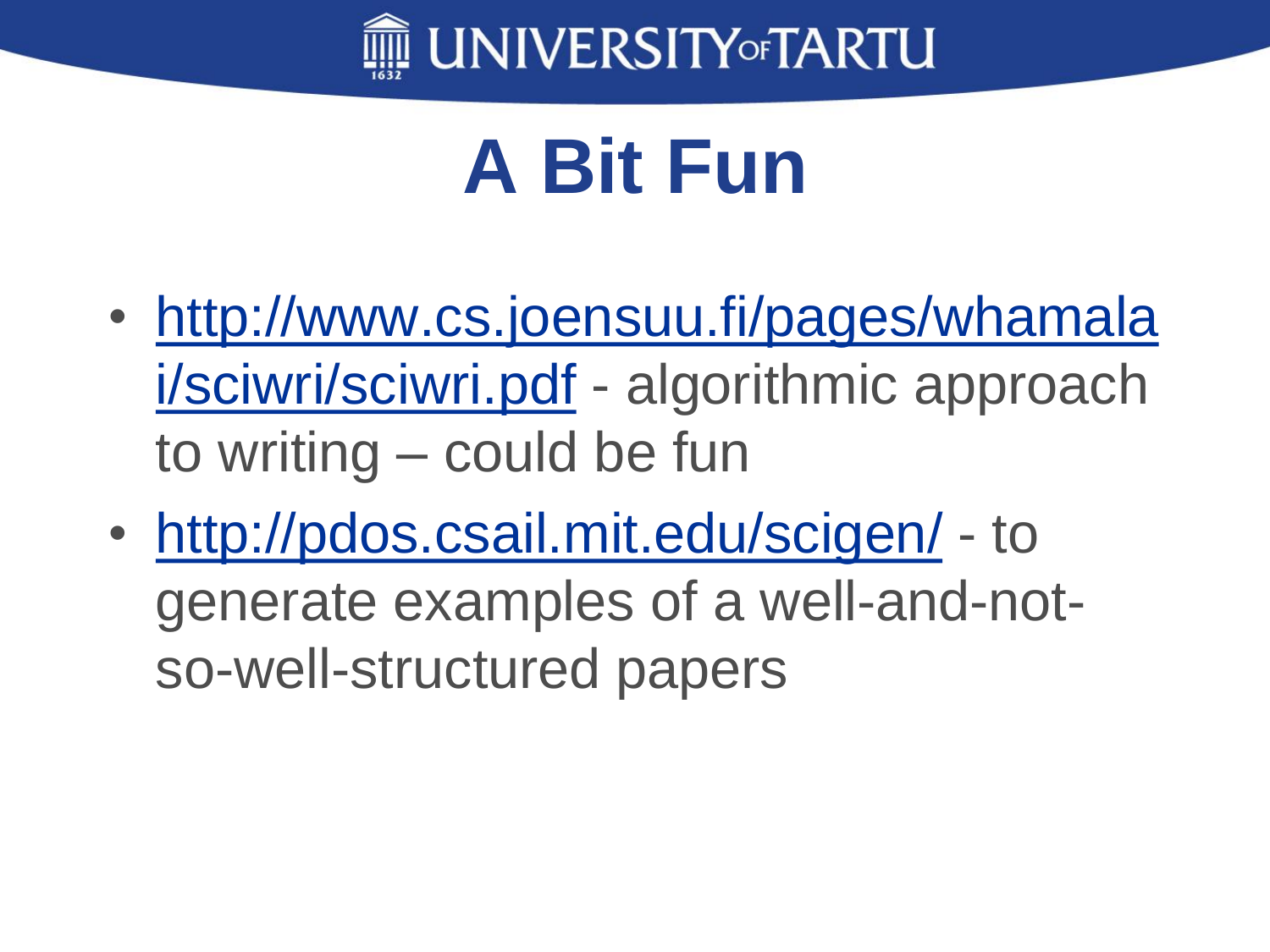

### **Background vs Related Work**

- Related work similar approaches to solve the similar research question or solutions to a similar problem
- Background the framework your solution will be build upon – the formalisms, components, key concepts etc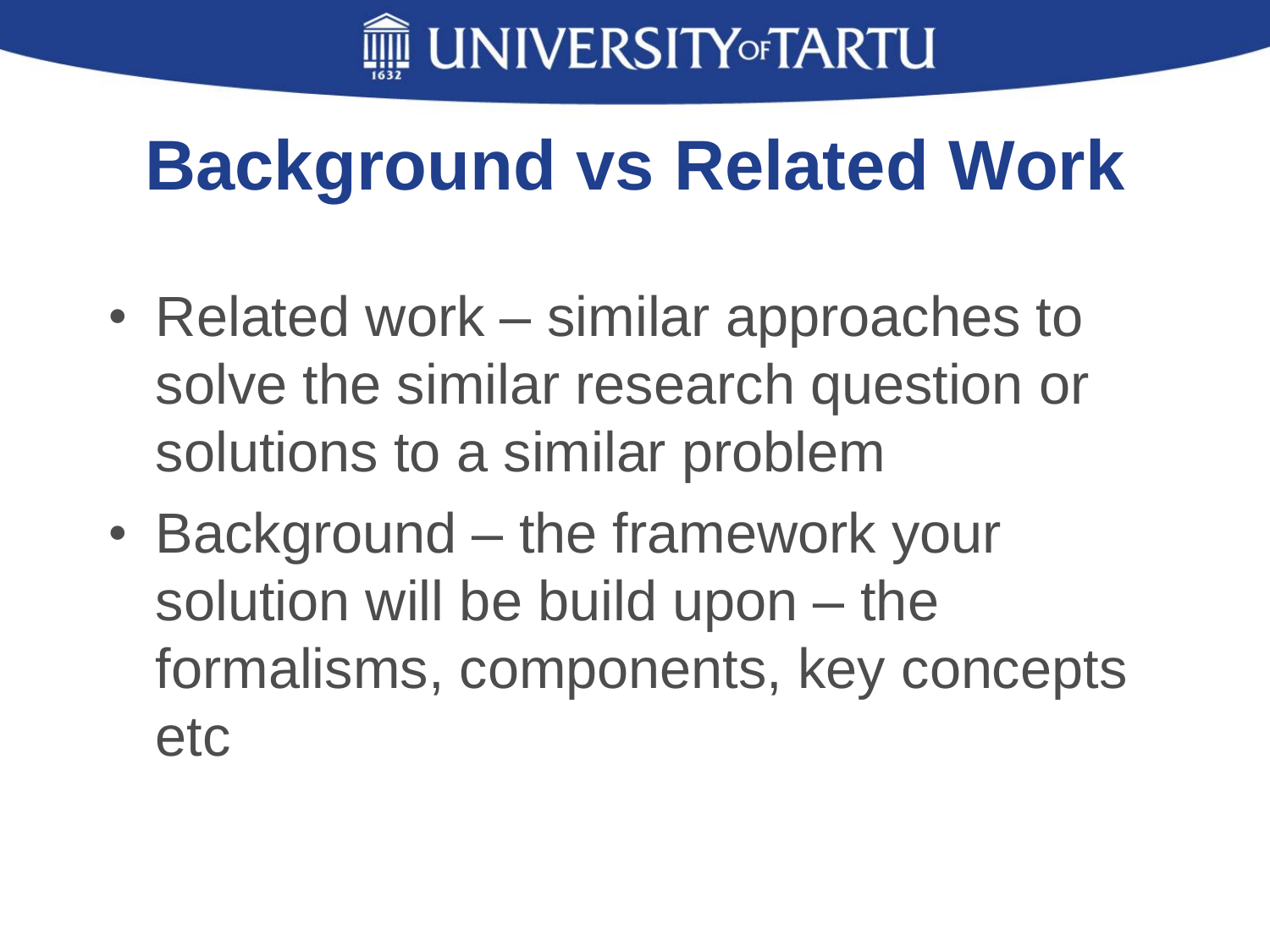

## **Literature Study**

- Scholar.google.com (article texts + citations + citation counts)
- DBLP (coauthors, exporting citations)
- Articles (see references, access through utlib)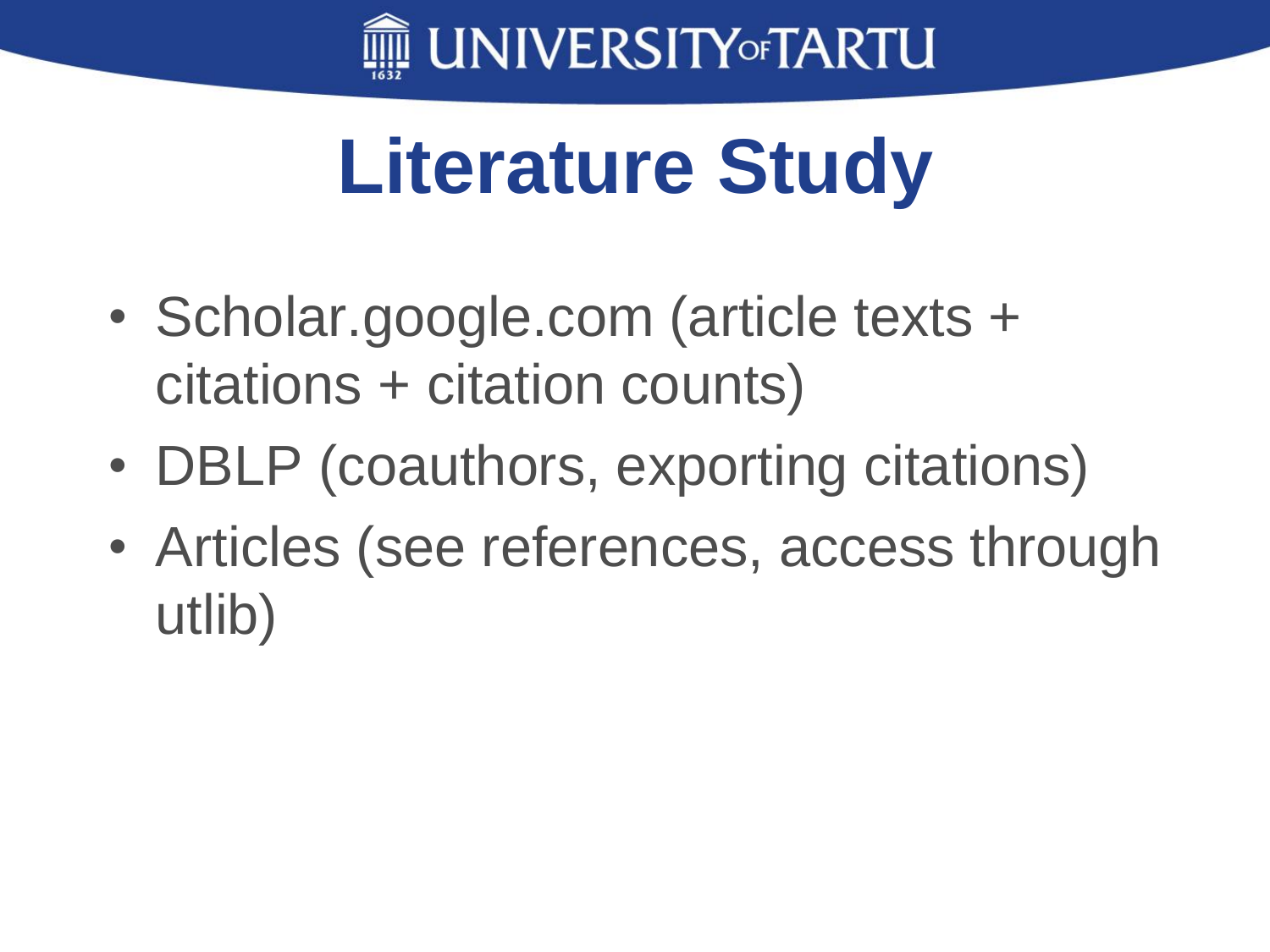

Learn from the best

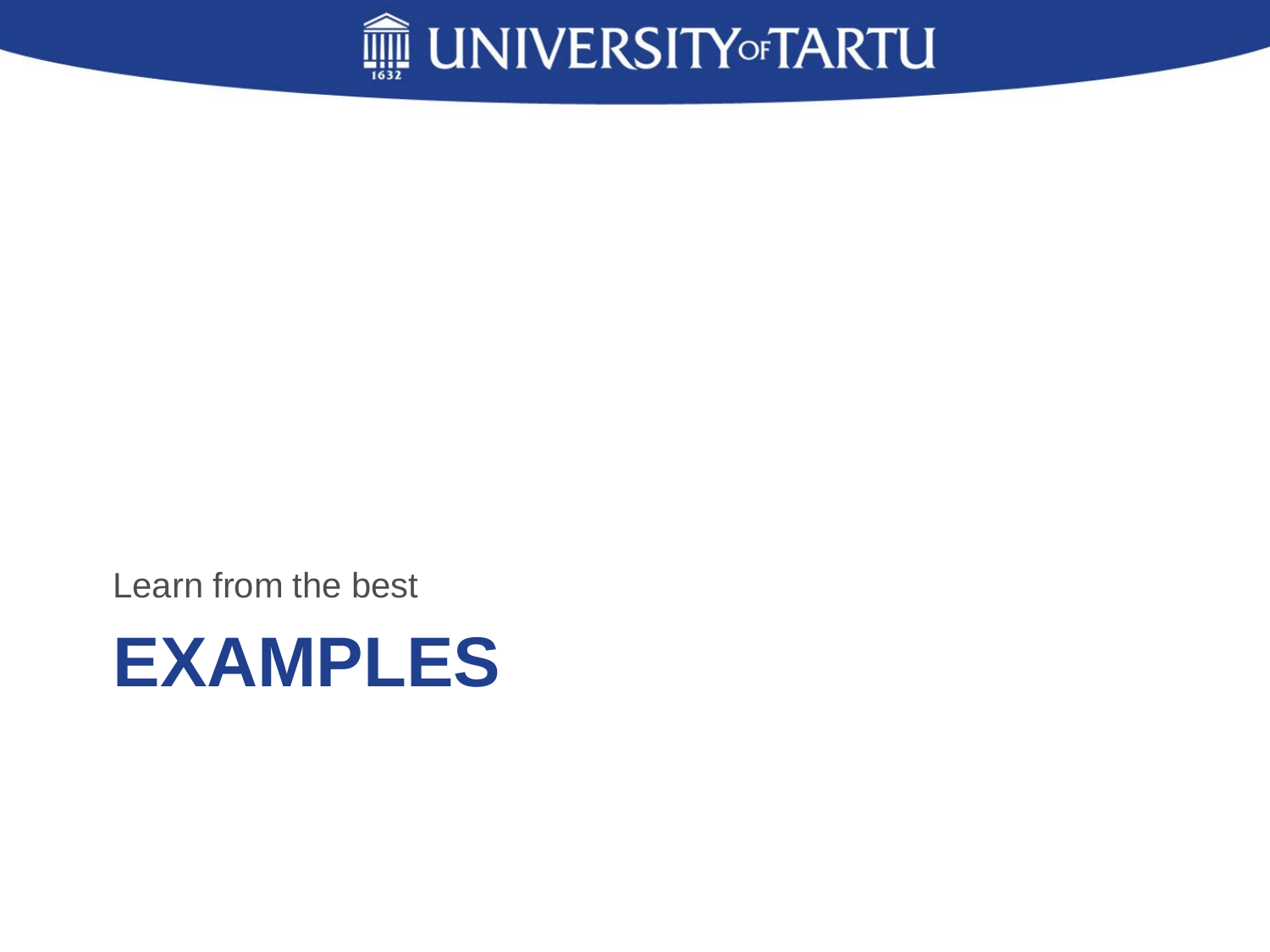## **ME UNIVERSITYOFTARTU Probabilistic Localization of a Soccer Robot**

- Author: Priit Kallas
- Type: Algorithm application
- Strengths
	- Application of complex algorithms for solving a practical problem
	- Evaluation through simulations and in practical settings
- Weaknesses
	- Structure
	- No explicit statement of a research question / engineering problem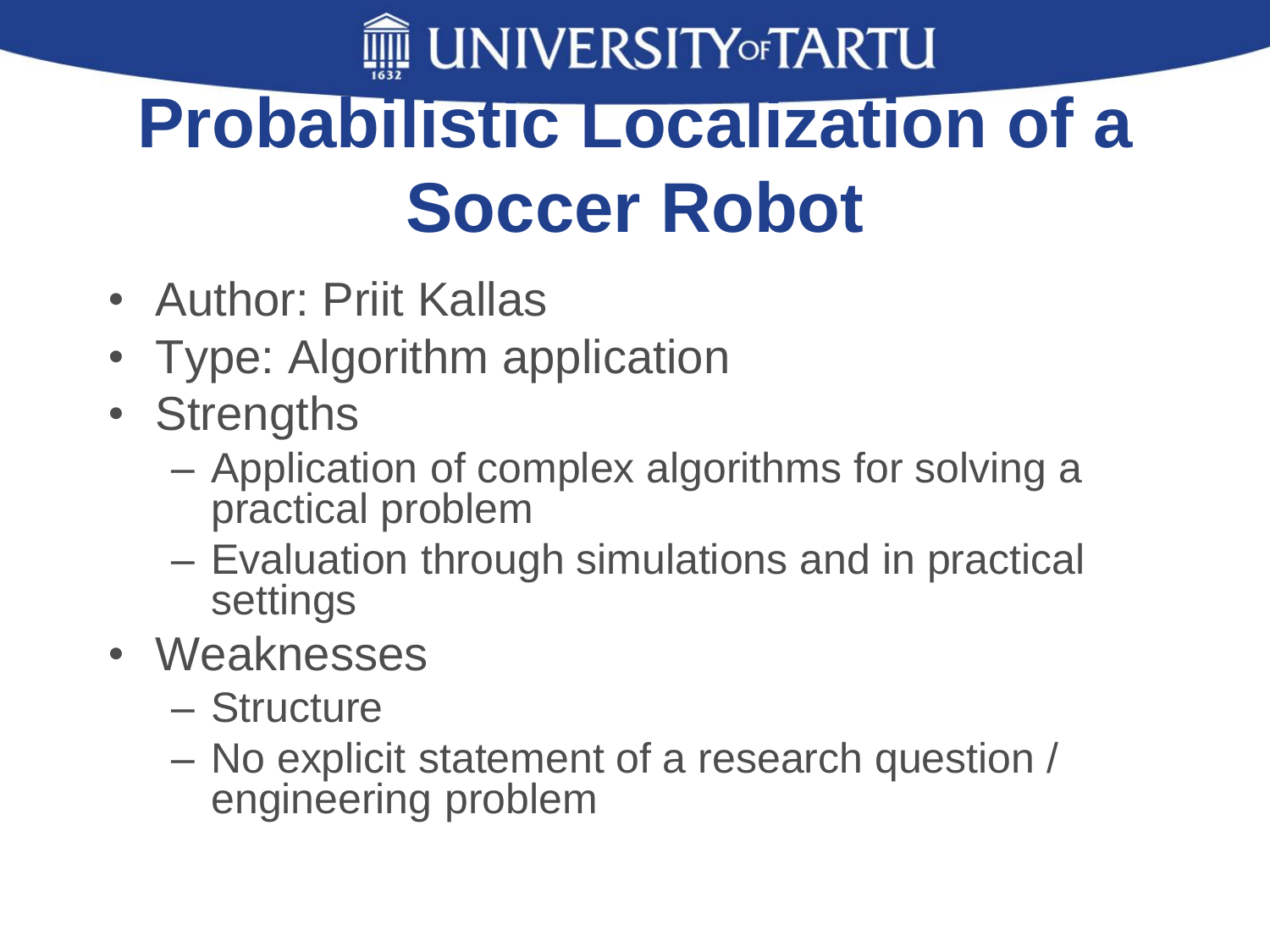

#### **Role-Based Enterprise Mashups with State Sharing, Preservation and Restoration Support for Multi-Instance Executions**

- Author: Liisi Haav
- Type: Software technology
- Strengths
	- Well-structured thesis + introduction
	- Incremental extension and combination of existing frameworks
	- Proof-of-concept implementation
- Weaknesses
	- Research question not explicit
	- Too many contributions
	- No case study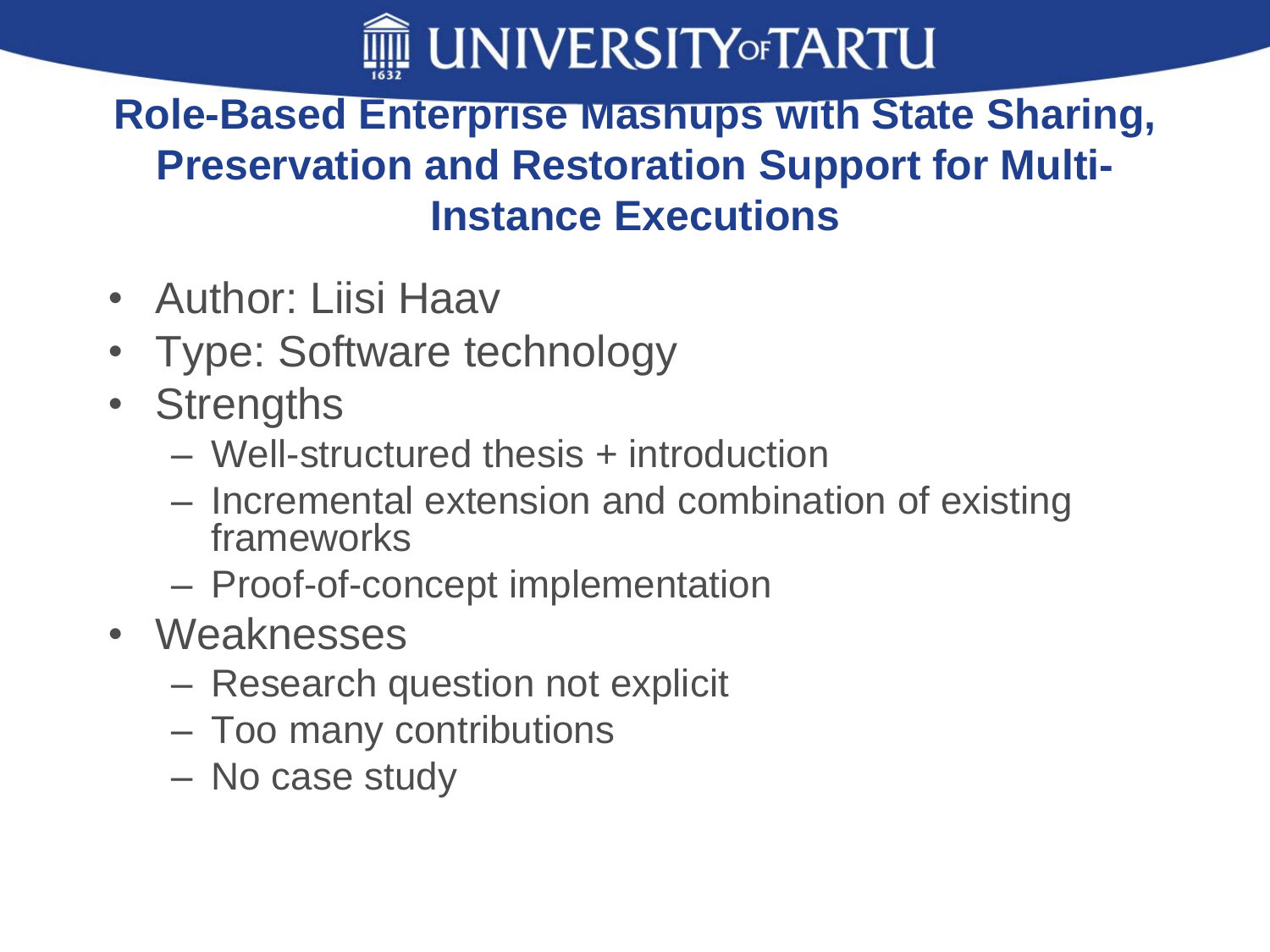

### **Insecurity of Transformation-Based Privacy-Preserving Linear Programming**

- Author: Alisa Pankova
- Type: Applied mathematics
- Strengths
	- A good review of the technical background and state of the art
	- Systematic approach
	- Challenging research question
- Weaknesses
	- Research question not explicit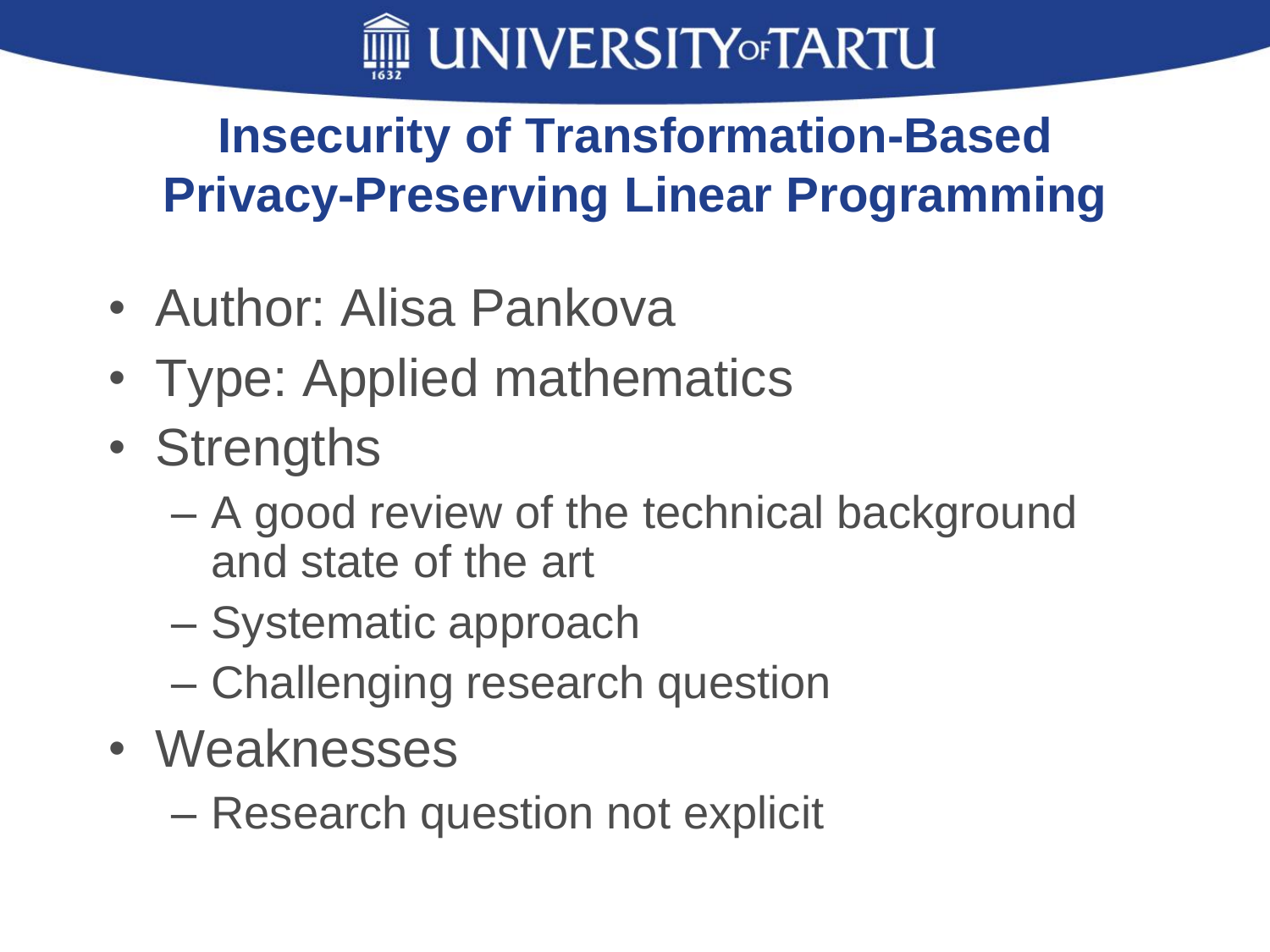

### **Model-Driven Role-Based Access Control for Databases**

- Author: Henri Lakk
- Type: Software engineering
- Strengths
	- Challenging research questions
	- Results published in form of articles
	- Case study
- Weaknesses
	- Structure instead of a monograph a collection of articles is presented
	- Lost focus each article has its own focus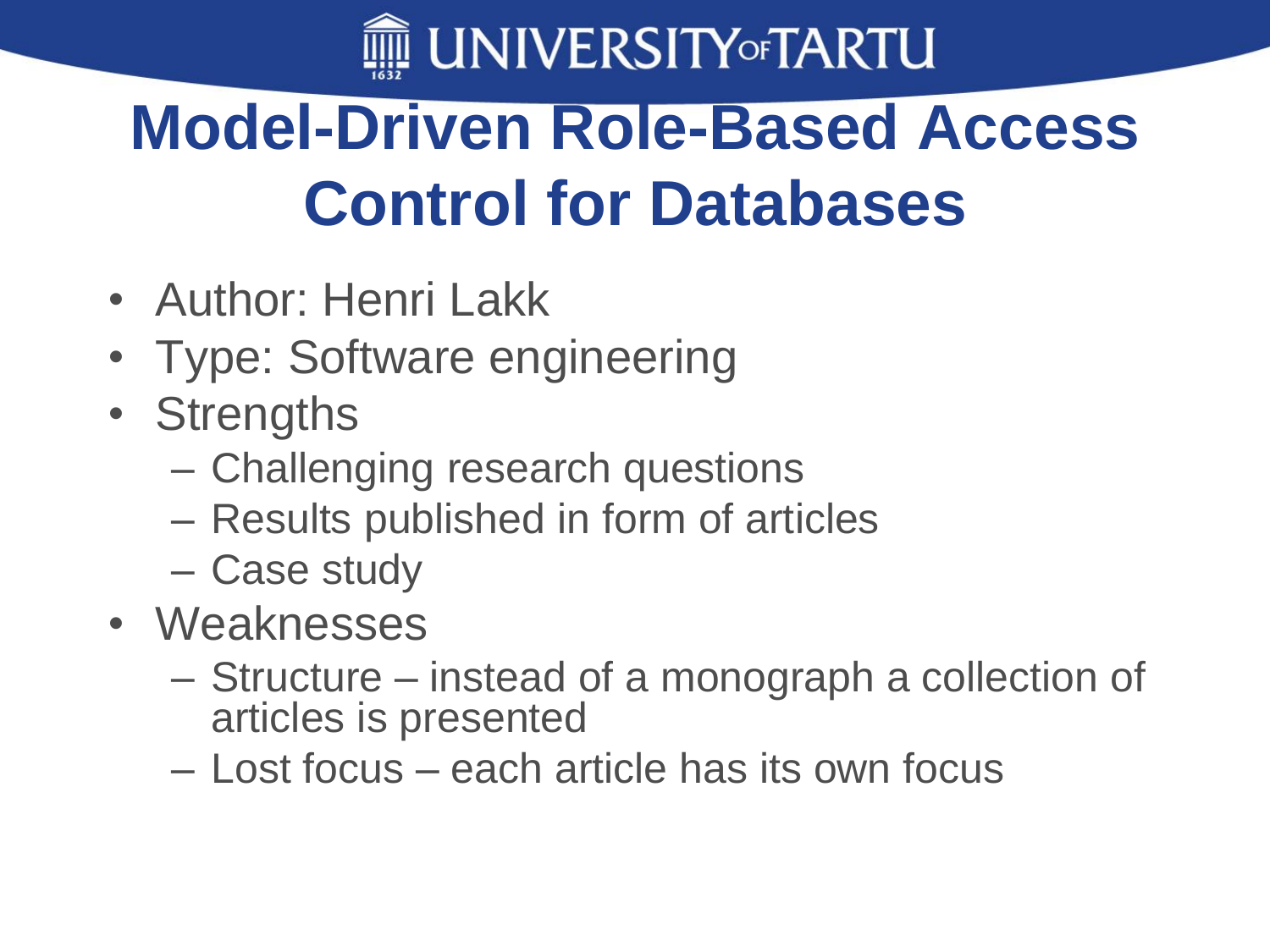

### **Discovery and Push Notification Mechanisms for Mobile Cloud Services**

- Author: Carlos Paniagua
- Type: Platform development
- Strengths
	- Well-structured
	- Non-trivial engineering solution implemented
	- Performance evaluation conducted
- Weaknesses
	- Description of the architecture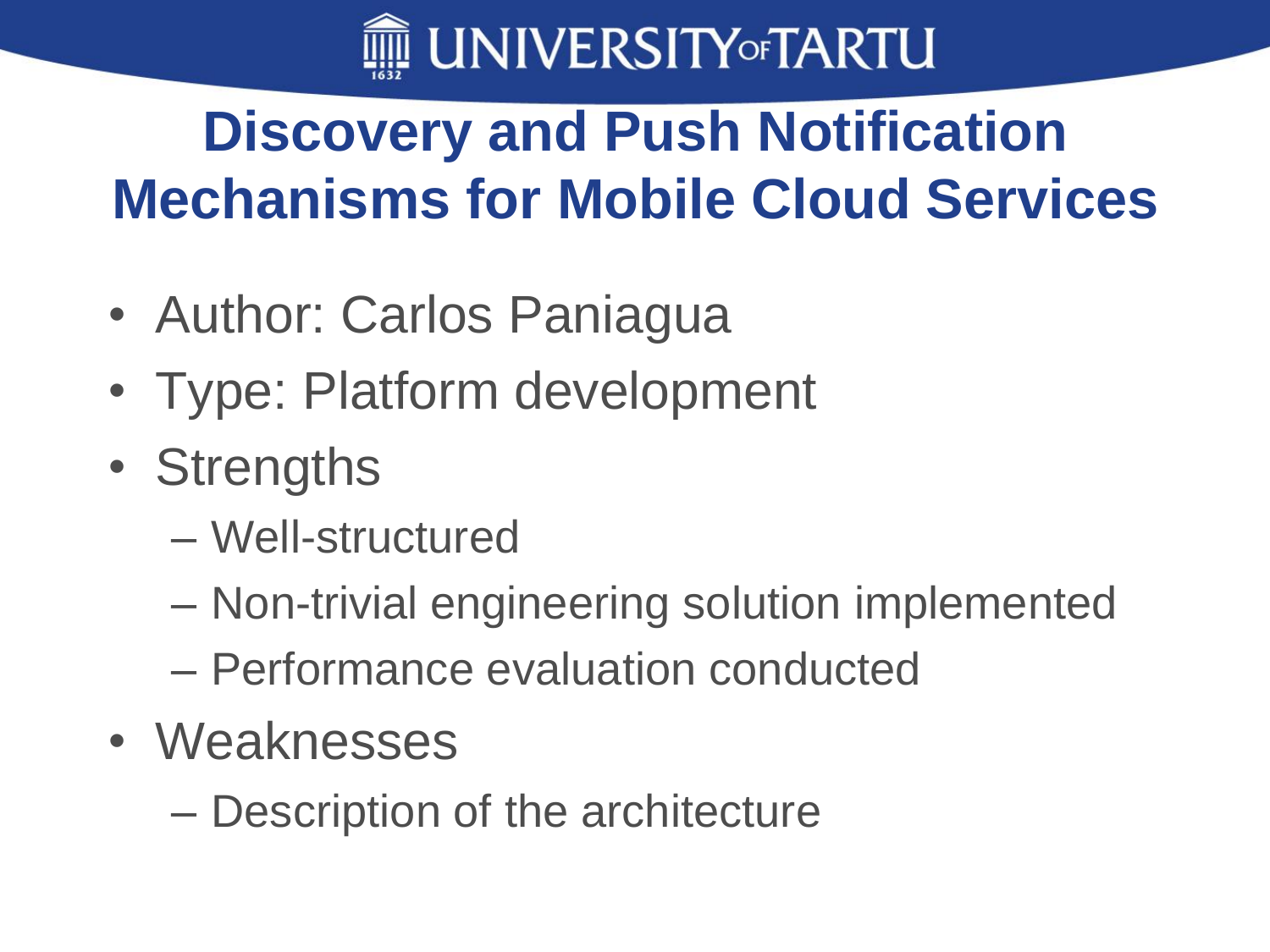## **ME UNIVERSITY OF TARTU Lightning Fast Business Process Simulator**

- Author: Madis Abel
- Type: Application development
- Strengths
	- Solution available online and in practical use
	- Performance comparison
- Weaknesses
	- Structure
	- Description of the architecture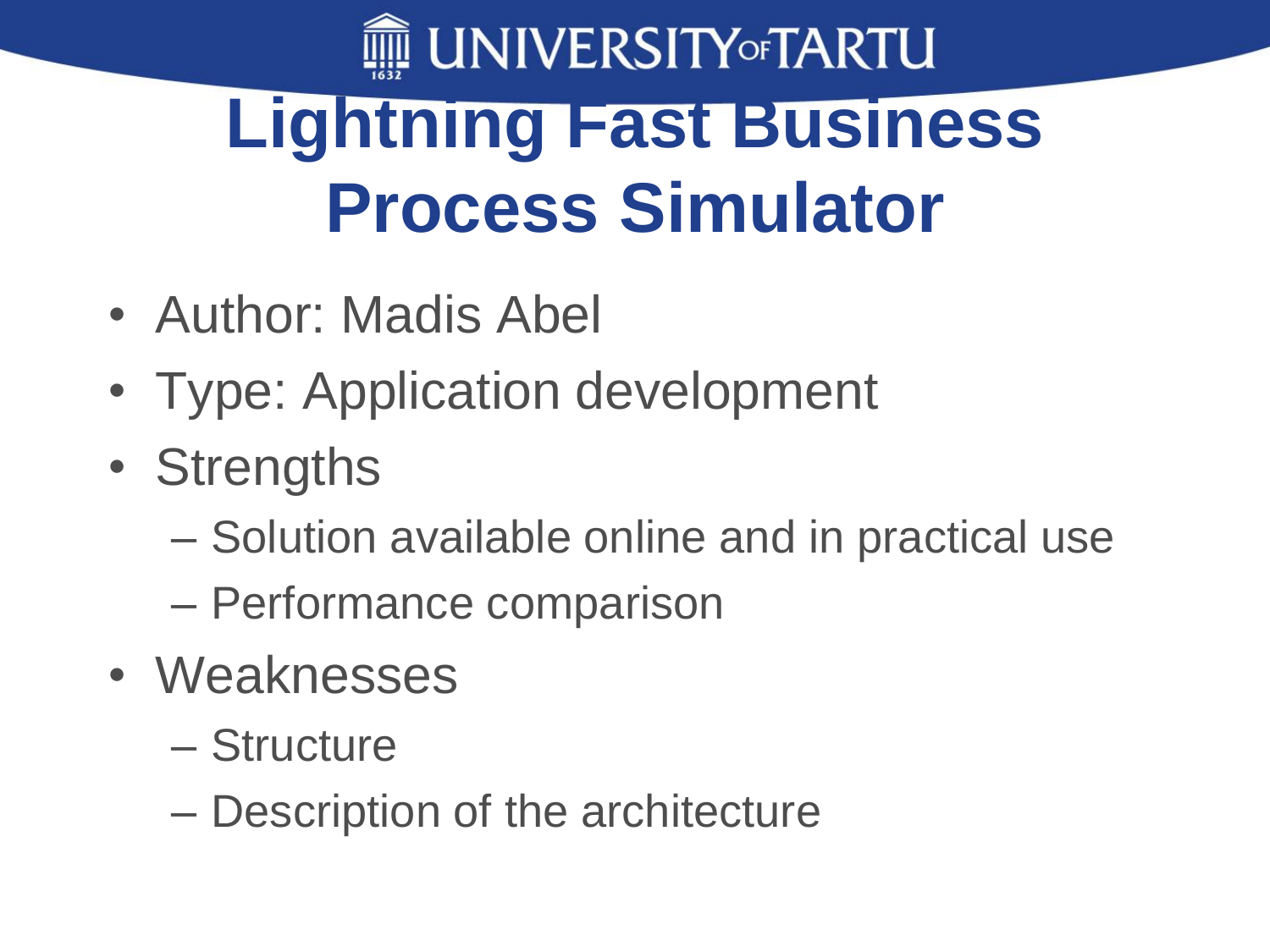## **ME UNIVERSITY OF TARTU A Pattern-Based Development of Secure Business Processes**

- Author: Naiad Hossain Khan
- Type: Information system design
- Strengths
	- Explicit research questions (see Ch 1.3) and research method description
	- 2 case studies for validation of the developed
- Weaknesses
	- Usability evaluation